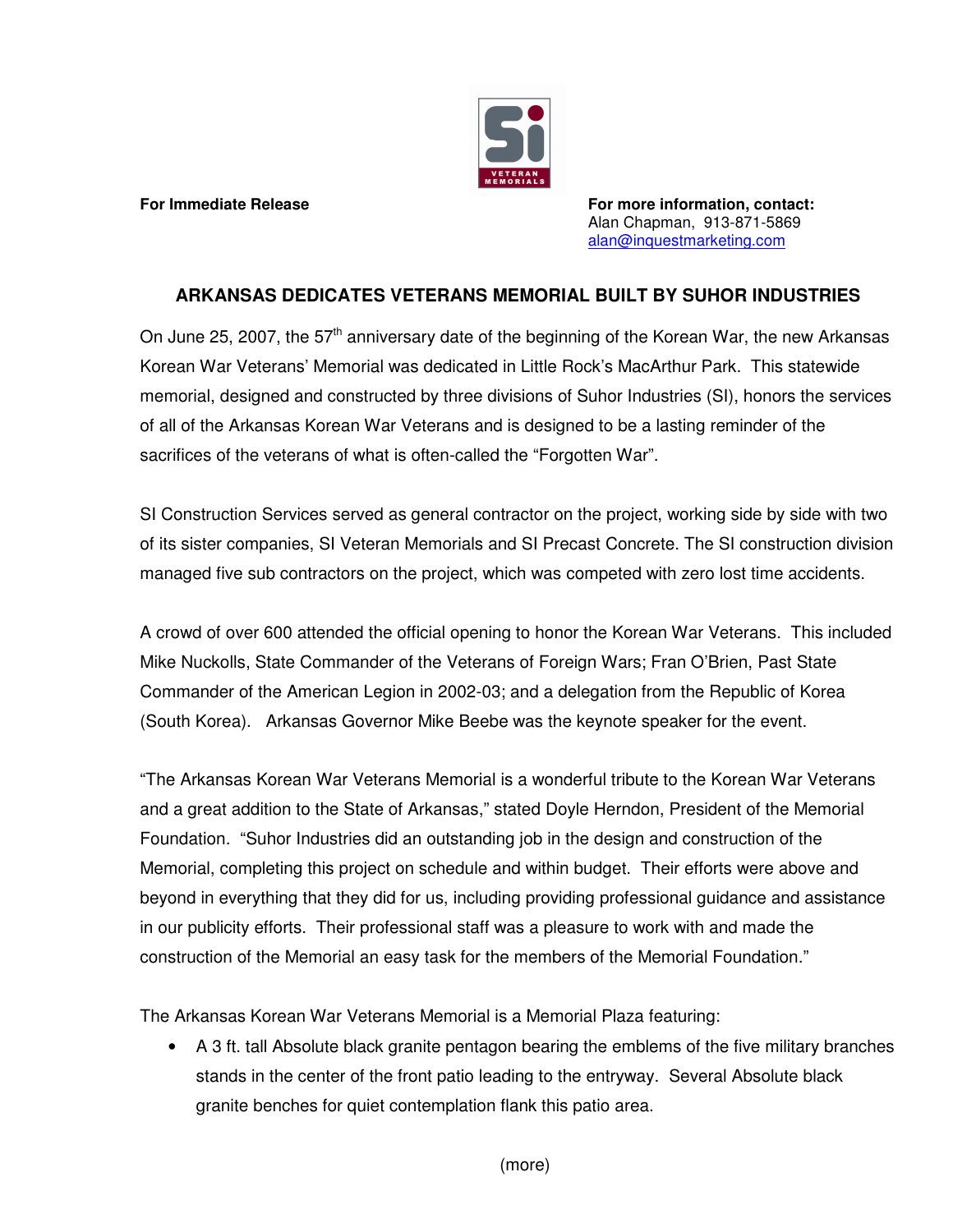## **ARKANSAS DEDICATES VETERANS MEMORIAL** – Page 2 of 3

- A unique entryway leads to the Memorial Plaza. It contains the name of the monument and the following quote by President Calvin Coolidge: "The nation which forgets its defenders will itself be forgotten." The names of the Arkansas Korean War Veterans' Memorial Foundation Board Members, major contributors and individuals and organizations key to the construction of the memorial are also on the archway. The entryway consists of two frosted gray granite support columns that are 30" wide  $\times$  14" thick  $\times$  8" 8" in height. The cap is 11' 10" wide x 14" thick and 28" tall. All pieces are epoxied and pinned with stainless steel dowel pins.
- Three larger than life-size bronze statues stand in the center of the plaza. One statue is a combat soldier representing the fighting that took place in Korea to stop the spread of communism and to ensure freedom for the people of the Republic of Korea (South Korea). This statue is an African-American soldier symbolizing the end of racial segregation in the Armed Forces of the United States, an American human-rights action that resulted from the Korean War.
- The second statue is of two Korean children. This statue represents the suffering of the Korean people during the war and the future generations of Koreans that have rebuilt a nation that was destroyed by that war.
- The third statue honors the brave sacrifices that Combat Medics and Navy Corpsmen made to save the lives of others. The hand of friendship being extended by the combat medic toward the children represents the humanitarian work that took place during the war and the strong ties of friendship that exits between the people of South Korea and the people of the United States.
- Eight 3' wide x 10" thick x 6' tall Absolute black granite tablets form a semi-circle around the three statues. At the bottom of each of these tablets is sculptured the likeness of mountains, signifying the rough terrain our troops endured. Engraved on the tablets are a list the names of the 461 Arkansas servicemen and women killed in action, as well as a description of events that occurred during the Korean War and a map of Korea. The granite tablets weigh in excess of 3,000 pounds each.